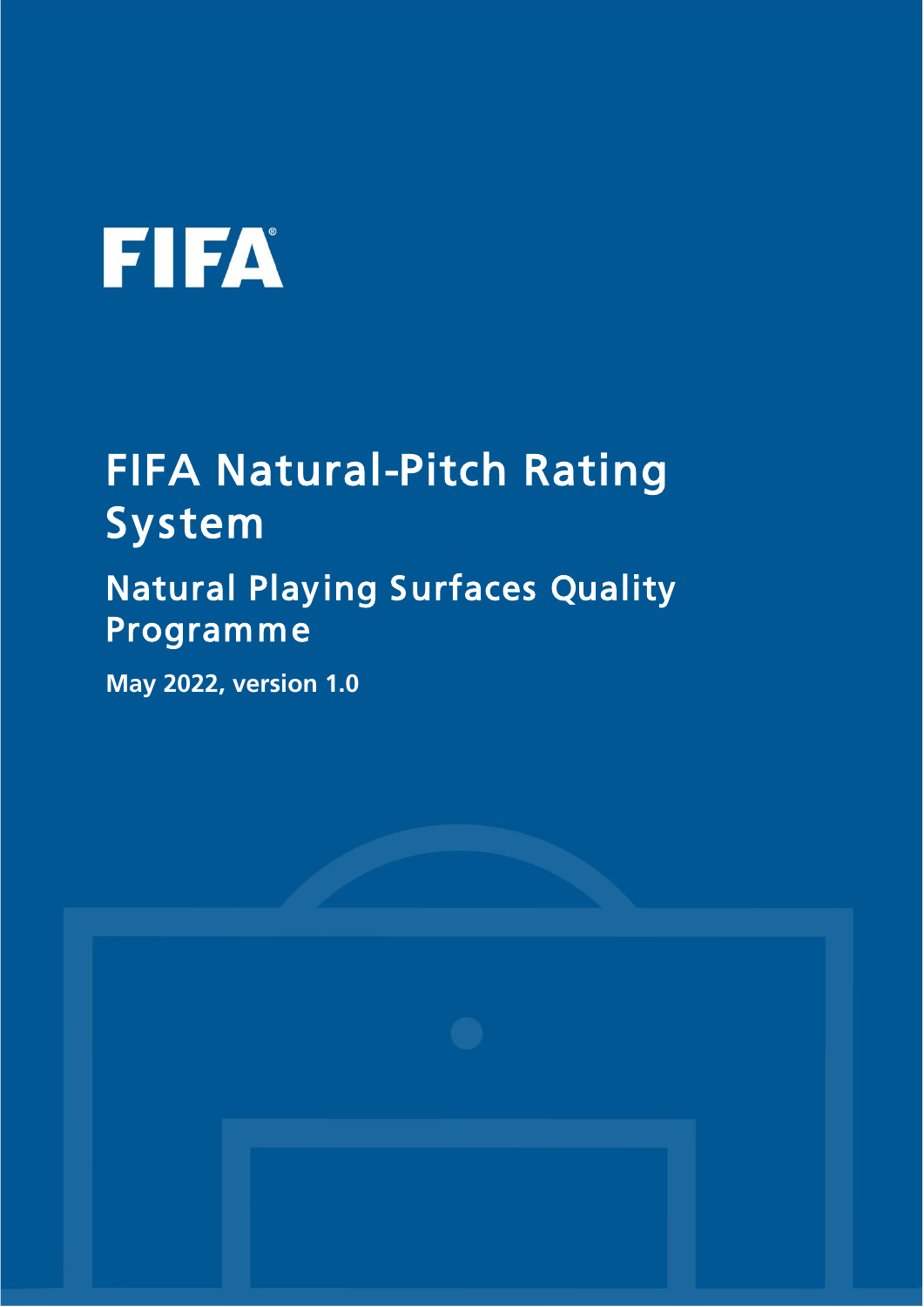#### FIFA Natural-Pitch Rating System

#### 1. Introduction

The purpose of the following document is to improve the overall quality of natural playing surfaces by implementing a rating system that allows the quality of the surfaces to be objectively assessed. This document only discusses the generic testing protocols, test positions and the rating system. All the detailed test methods can be found in the Natural Playing Surfaces Test Manual. [\(https://www.fifa.com/technical/football-technology/standards/natural-playing-surfaces\)](about:blank)

For tournament organisers, the rating system has been developed to help them identify where resources are most needed and to assess the potential risks relating to the playing surface quality before the tournament.

The rating system is intended to be an efficient tool for ground staff in their day-to-day work and to help them keep a record of the surface quality.

#### 2. Test methods and field test positions

For the Natural Playing Surfaces Quality Programme, the different systems are categorised as follows:

|                             |                                | <b>Natural playing surfaces</b> |                                 |
|-----------------------------|--------------------------------|---------------------------------|---------------------------------|
| <b>Fully natural</b>        | <b>Natural reinforced root</b> | <b>Natural in-situ stitched</b> | <b>Natural synthetic carpet</b> |
|                             | zone                           | <b>fibres</b>                   | based                           |
| Traditional construction    | Synthetic elements added       | Synthetic fibres stitched       | Synthetic carpet laid in        |
| for natural turf using only | to the root-zone profile of    | into the natural surface        | the surface with natural        |
| natural materials,          | the natural turf to provide    | with natural turf growing       | turf growing within the         |
| including sand.             | reinforcement.                 | within the fibres.              | carpet.                         |

Two types of on-site assessment have been developed: the full and the reduced assessment.

**The full assessment** is designed to be performed by a FIFA-accredited test institute to assess the performance of a new or existing pitch, or the performance of a surface prior to a tournament.

The **reduced assessment** is designed to be regularly performed by the ground staff in charge of monitoring the preparation of a pitch for a tournament or as part of a regular quality control process.

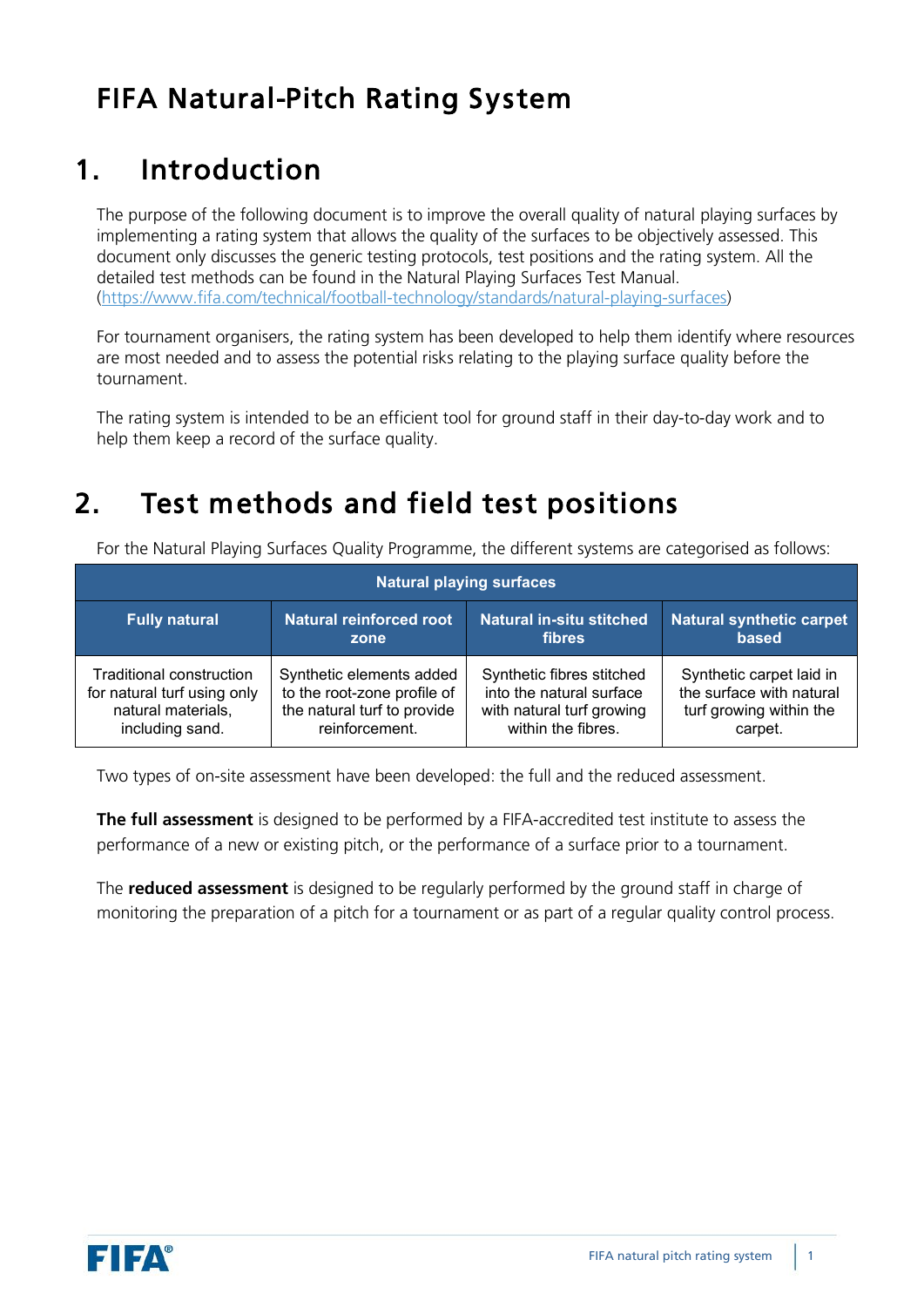| <b>Characteristic Test method</b>     |                                                     | <b>Test apparatus</b>                             | <b>Full</b><br>assessment-<br>test positions | <b>Reduced</b><br>assessment<br>test positions |
|---------------------------------------|-----------------------------------------------------|---------------------------------------------------|----------------------------------------------|------------------------------------------------|
|                                       | Vertical ball rebound                               | Vertical ball rebound                             | A, L, K, J, Q, H                             | optional testing                               |
| <b>Performance</b><br><b>Agronomy</b> | <b>Ball roll</b>                                    | Ball roll ramp                                    | A, L, K, J, Q, H                             | optional testing                               |
|                                       | Shock absorption                                    | <b>Advanced Artificial Athlete</b>                | All test locations<br>$(A \text{ to } S)$    | optional testing                               |
|                                       | Vertical deformation                                | <b>Advanced Artificial Athlete</b>                | All test locations<br>$(A \text{ to } S)$    | optional testing                               |
|                                       | Rotational resistance                               | Lightweight<br>rotational<br>resistance apparatus | A, L, K, J, Q, H                             | optional testing                               |
|                                       | Evenness                                            | three-metre straightedge                          | All<br>playing<br>surfaces                   | All playing<br>surfaces                        |
|                                       | Surface hardness                                    | Impact tester                                     | All test locations<br>$(A \text{ to } S)$    | A, L, K, J, Q, H                               |
|                                       | Compaction severity                                 | Penetrometer                                      | A, L, K, J, Q, H                             | optional testing                               |
|                                       | Infiltration rate                                   | Two concentric cylinders                          | A, L, K, J, Q, H                             | optional testing                               |
|                                       | difference<br>Normalised<br>vegetation index (NDVI) | NDVI handheld device                              | All test locations<br>$(A \text{ to } S)$    | optional testing                               |
|                                       | Sward height                                        | Prism                                             | A, L, K, J, Q, H                             | A, L, K, J, Q, H                               |
|                                       | Root depth                                          | Steel ruler                                       | A, L, K, J, Q, H                             | A, L, K, J, Q, H                               |
|                                       | Thatch depth                                        | Steel ruler                                       | A, L, K, J, Q, H                             | A, L, K, J, Q, H                               |
|                                       | Sward colour                                        | Visual assessment                                 | A, L, K, J, Q, H                             | A, L, K, J, Q, H                               |
|                                       | Ground coverage %                                   | Square frame                                      | A, L, K, J, Q, H                             | A, L, K, J, Q, H                               |
|                                       | Weed content %                                      | Square frame                                      | A, L, K, J, Q, H                             | A, L, K, J, Q, H                               |
|                                       | Insect pests                                        | Square frame                                      | A, L, K, J, Q, H                             | A, L, K, J, Q, H                               |
|                                       | <b>Diseases</b>                                     | Square frame                                      | A, L, K, J, Q, H                             | A, L, K, J, Q, H                               |
|                                       | Volumetric<br>soil<br>moisture<br>content           | Moisture probe                                    | A, L, K, J, Q, H                             | A, L, K, J, Q, H                               |



**Figure 1: Field test positions**

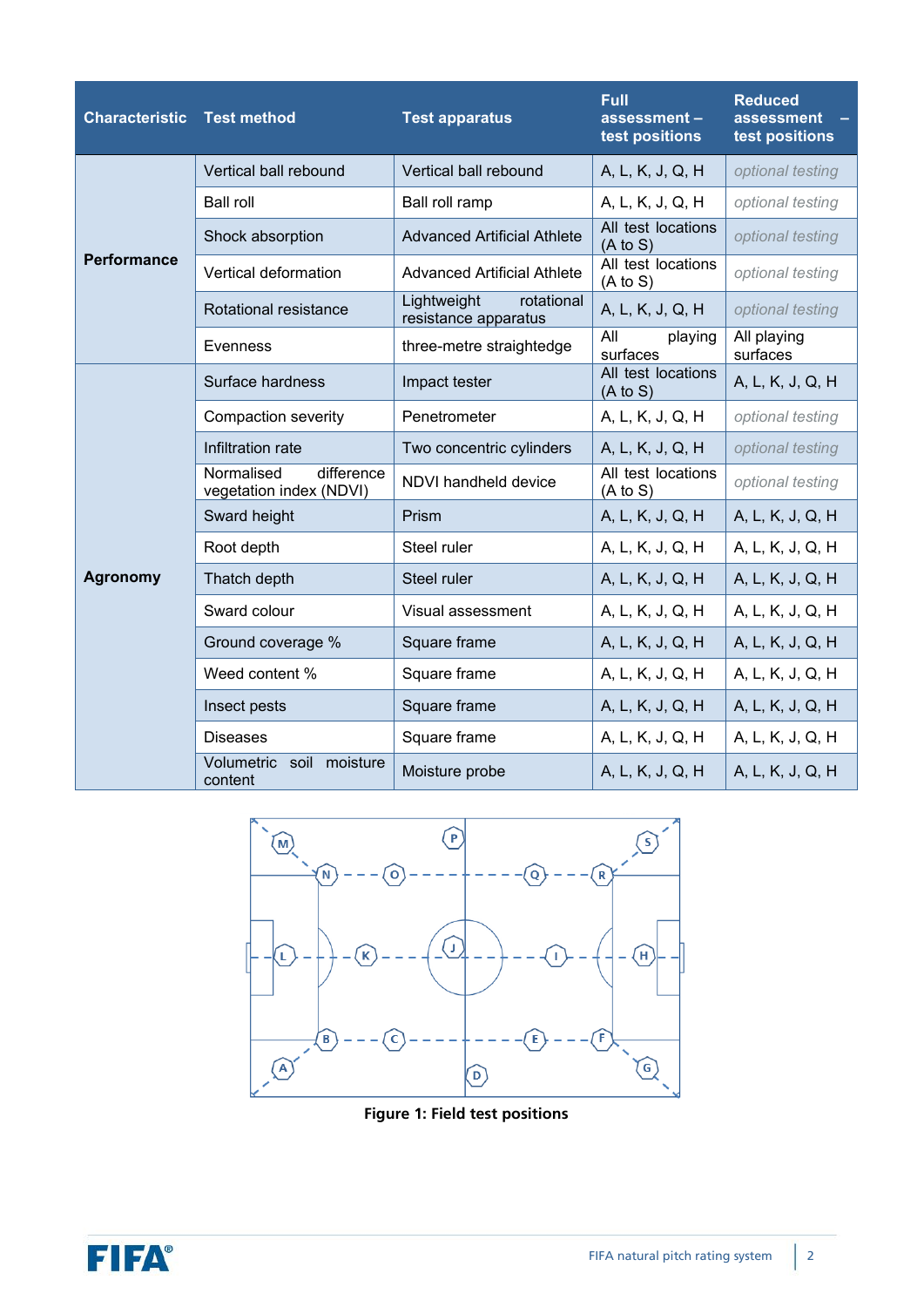### 3. Official FIFA reports

Official FIFA reports can only be generated using the test results uploaded to the FIFA quality programme database by FIFA-accredited test institutes. FIFA accredits specialised test institutes for each of its quality programmes by carrying out comprehensive quality control and inter-laboratory testing every year. Only accredited test institutes can perform official FIFA testing and request an official FIFA report.

#### 4. Rating system for pitches mainly intended for professional football

#### 4.1 Rating system

For each quantifiable characteristic, rating goes from "unacceptable" to "excellent". The lowest rating (unacceptable quality) is awarded 1 point and the highest is awarded 10 points. Ratings can be specifically designed for warm or cool season grass (all/warm/cool).

#### **The rating system uses the following point system:**

| <b>Unacceptable</b><br>quality | <b>Poor quality   Satisfactory quality</b> | <b>Good quality</b> | <b>EXCEILED</b> |
|--------------------------------|--------------------------------------------|---------------------|-----------------|
|--------------------------------|--------------------------------------------|---------------------|-----------------|

- Unacceptable quality  $-1$  point
- Poor quality  $-3$  points
- Satisfactory quality  $-5$  points
- Good quality  $-7$  points
- Excellent quality  $-10$  points

#### **When the characteristics can be evaluated for consistency, the following is used:**

|--|

- $\bullet$  Highly variable 1 point
- $\bullet$  Variable 3 points
- Normal variability  $-5$  points
- Consistent  $-7$  points
- $\bullet$  Very consistent 10 points

Consistency will not be considered for the pitch rating score if the characteristic is rated as "unacceptable quality" or "poor quality".

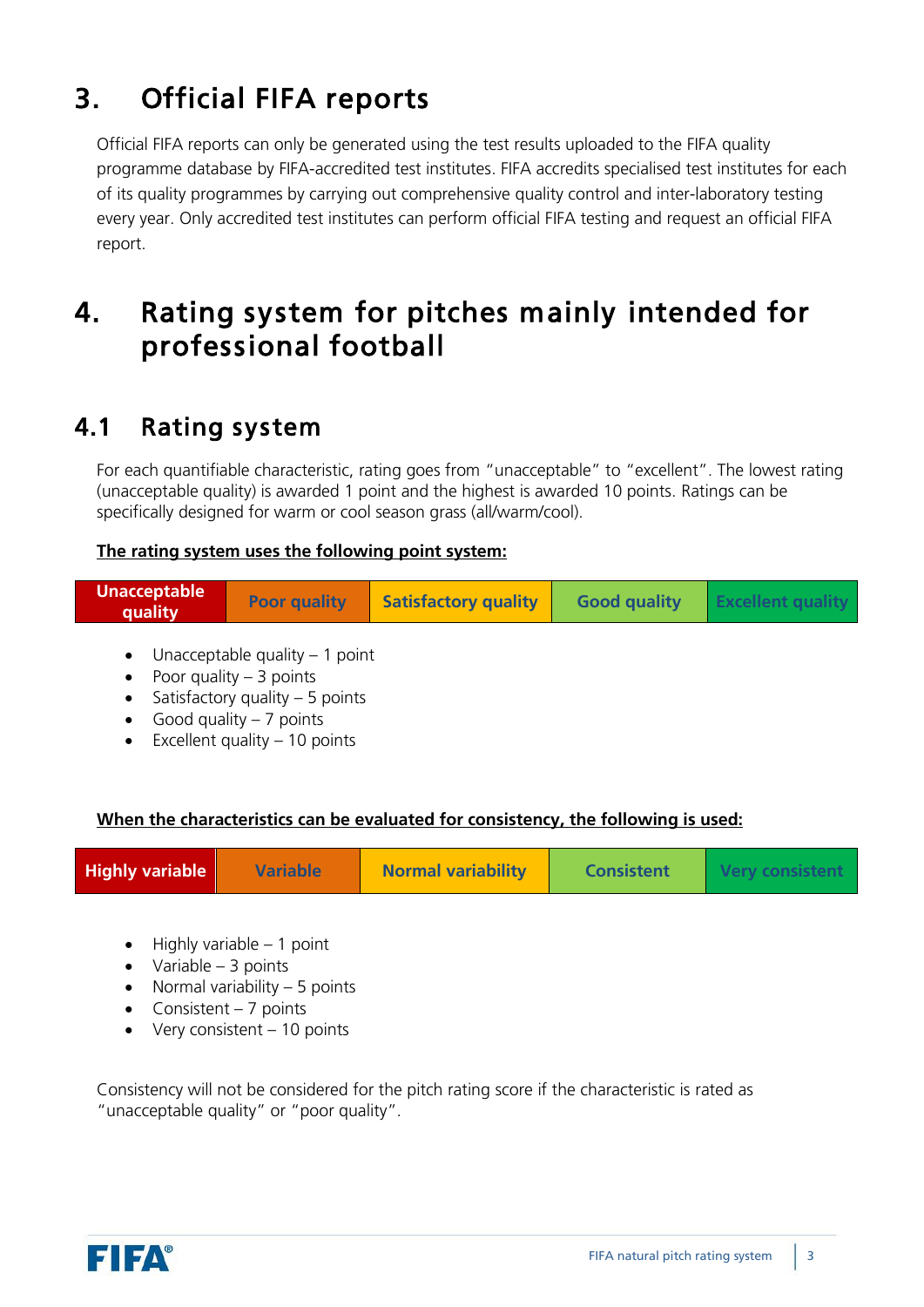**Major concerns with the pitch under consideration**

**Minor concerns with the pitch under consideration**

**No concerns with the pitch under consideration**

- Major concerns with the pitch under consideration  $-1$  point
- Minor concerns with the pitch under consideration  $-5$  points
- No concerns with the pitch under consideration  $-10$  points

#### 4.2 Weighting and pitch rating score

Each parameter (characteristic, consistency, and subjective assessment) is weighted based on its overall importance to the performance of the pitch.

The pitch rating score is expressed as a percentage (%) representing the sum of each characteristic score multiplied by its characteristic weighting divided by the maximum score possible.

The calculation of the overall score is:

Overall score  $(\%) =$  $\Sigma$  characteristic score (1 to 10)  $\times$  characteristic weighting  $\Sigma$  characteristic maximum score  $(10)$   $\times$  characteristic weighting

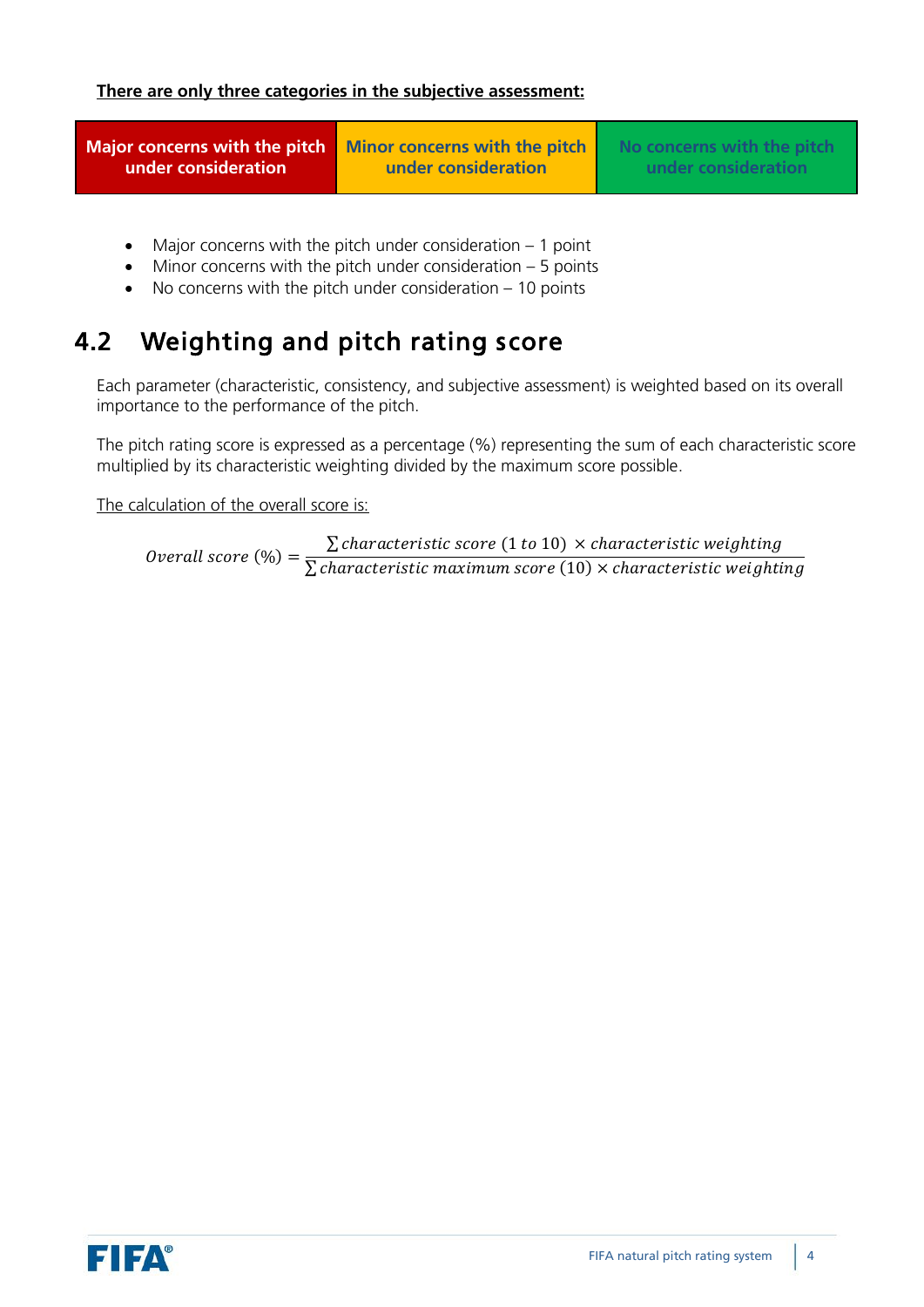| <b>Characteristic</b>                         | All/warm/<br>cool season<br>grass | <b>Unacceptable</b><br>quality<br>(1 point) | <b>Poor quality</b><br>(3 points)  | <b>Satisfactory</b><br>quality<br>(5 points) | <b>Good quality</b><br>(7 points) | <b>Excellent quality</b><br>$(10$ points) | <b>WEIGHTING</b> |
|-----------------------------------------------|-----------------------------------|---------------------------------------------|------------------------------------|----------------------------------------------|-----------------------------------|-------------------------------------------|------------------|
| <b>Vertical ball rebound</b>                  | <b>All</b>                        | $<$ 0.45m or $>$ 1.15m                      | $0.45 - 0.49$ m<br>or 1.11-1.15m   | $0.50 - 0.59$ m<br>or 1.01-1.10m             |                                   | $0.60 - 1.00$ m                           | 4                |
| Vertical ball rebound - consistency           | All                               | >±25%                                       | ±25%                               | ±20%                                         | ±15%                              | ±10%                                      | 0.5              |
| <b>Ball roll</b>                              | All                               | $<$ 3.0m or $>$ 15.0m                       | $3.0 - 3.9$ m or $12.1 -$<br>15.0m | $10.1 - 12.0m$                               |                                   | $4.0 - 10.0m$                             | 4                |
| <b>Ball roll - consistency</b>                | All                               | >125%                                       | ±25%                               | ±20%                                         | ±15%                              | ±10%                                      | 0.5              |
| <b>Shock absorption</b>                       | All                               | <40.00%FR or >80.0%FR                       | 40.0-44.9%FR<br>or 75.1-80.0%FR    | 45.0-49.9%FR<br>or 70.1-75.0%FR              | 50.0-54.9%FR                      | 55.0-70.0%FR                              | 9                |
| Shock absorption - consistency                | All                               | >±25%                                       | ±25%                               | ±20%                                         | ±15%                              | ±10%                                      | 0.5              |
| <b>Vertical deformation</b>                   | All                               | $<$ 3.0mm or $>$ 14.0mm                     | 12.1-14.0mm                        | $3.0 - 4.0$ mm<br>or 11.1-12.0mm             |                                   | 4.0-11.0mm                                | 4                |
| Vertical deformation - consistency            | All                               | >±25%                                       | ±25%                               | ±20%                                         | ±15%                              | ±10%                                      | 0.5              |
| <b>Rotational resistance</b>                  | All                               | $<$ 15.0Nm or $>$ 60.0Nm                    | 15.0-19.9Nm<br>or 55.1-60.0Nm      | 20.0-24.9Nm<br>or 49.9-55.0Nm                |                                   | 25.0-50.0Nm                               | 6                |
| <b>Rotational resistance -</b><br>consistency | All                               | >±25%                                       | ±25%                               | ±20%                                         | ±15%                              | ±10%                                      | 0.5              |

|                       | All/warm/   | Major concerns with the pitch $\mathbb I$ | Minor concerns with the pitch | No concerns with the pitch |                  |
|-----------------------|-------------|-------------------------------------------|-------------------------------|----------------------------|------------------|
| <b>Characteristic</b> | cool season | under consideration                       | under consideration           | under consideration        | <b>WEIGHTING</b> |
|                       | grass       | (1 point)                                 | (5 points)                    | $(10$ points)              |                  |
| Evenness (10mm)       | All         | No deformation >30mm                      | No deformation >20mm          | No deformation >10mm       |                  |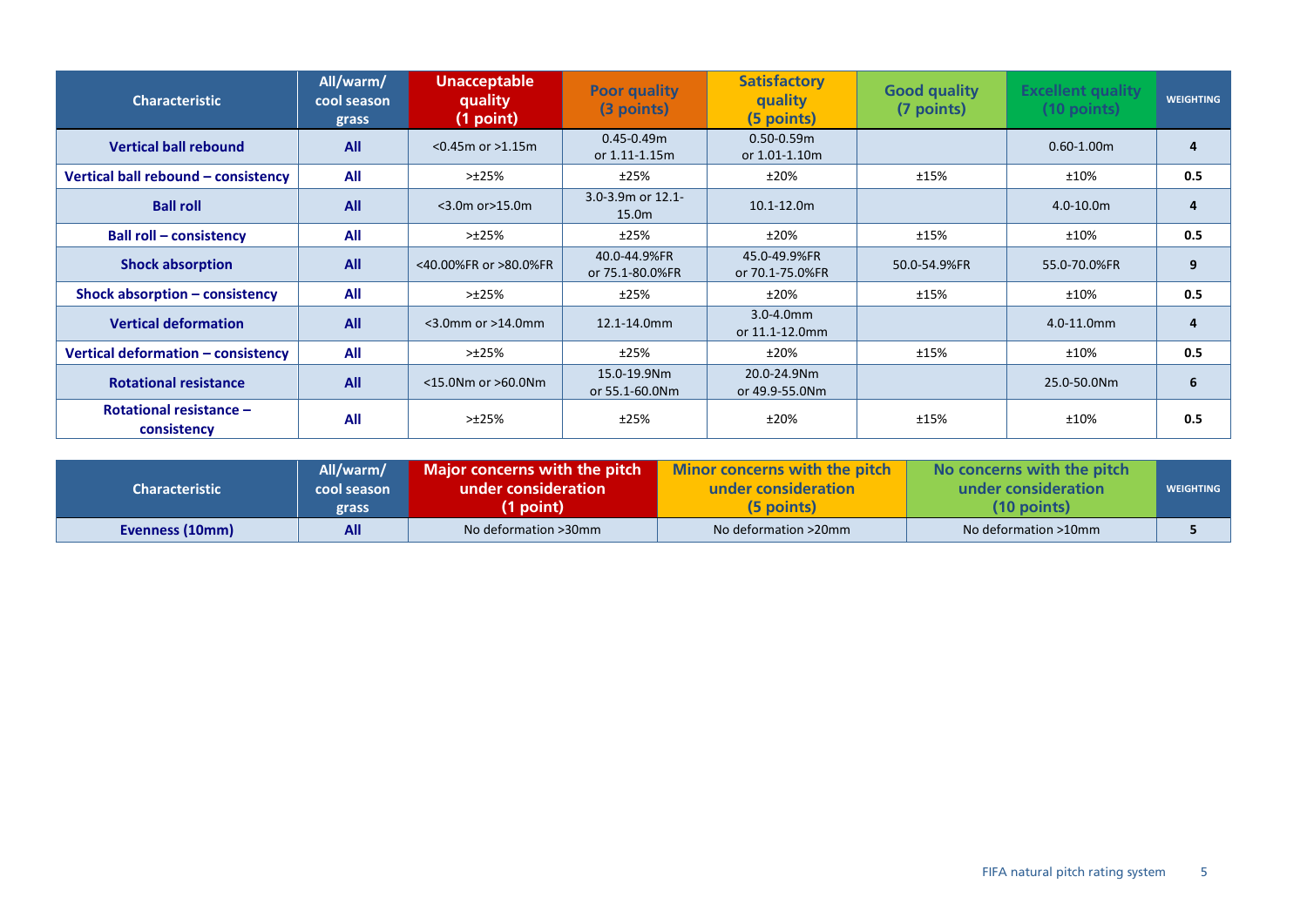| <b>Characteristic</b>                                                 | All/warm/<br>cool season<br>grass | <b>Unacceptable</b><br>quality<br>(1 point) | <b>Poor quality</b><br>(3 points) | <b>Satisfactory</b><br>quality<br>(5 points) | <b>Good quality</b><br>(7 points) | <b>Excellent quality</b><br>$(10$ points) | <b>WEIGHTING</b>        |
|-----------------------------------------------------------------------|-----------------------------------|---------------------------------------------|-----------------------------------|----------------------------------------------|-----------------------------------|-------------------------------------------|-------------------------|
| <b>Surface hardness</b>                                               | All                               | <40.0CIV or >100.0CIV                       | 40.0-49.9CIV<br>or 95.1-100.0CIV  | 50.0-59.9CIV<br>or 90.1-95.0CIV              | 60.0-69.9CIV<br>or 85.1-90.0CIV   | 70.0-85.0CIV                              | 10                      |
| Surface hardness - consistency                                        | All                               | $>±30\%$                                    | ±30%                              | ±20%                                         | ±15%                              | ±10%                                      | 10                      |
|                                                                       | Cool                              | <1.50MPa or >7.00MPa                        | 6.01-7.00MPa                      | 4.01-6.00 MPa                                | 2.51-4.00MPa                      | 1.50-2.50MPa                              | $\overline{\mathbf{3}}$ |
| <b>Compaction severity</b>                                            | Warm                              | <1.50MPa or >7.00MPa                        | 6.01-7.00MPa                      | 4.01-6.00 MPa                                | 3.01-4.00MPa                      | 1.50-3.00MPa                              | 3                       |
| Compaction severity – consistency                                     | All                               | $> \pm 50\%$                                | ±50%                              | ±40%                                         | ±20%                              | ±15%                                      | 0.5                     |
| <b>Infiltration rate</b>                                              | Cool                              | $<$ 40mm/h                                  | 40-50mm/h                         | 50-100mm/h                                   | 100-150mm/h                       | $\geq$ 150mm/h                            | 8                       |
|                                                                       | Warm                              | $<$ 40mm/h                                  | 40-50mm/h                         | 50-100mm/h                                   | 100-150mm/h                       | $\geq$ 150mm/h                            | 8                       |
| Infiltration rate - consistency                                       | All                               | $>150\%$                                    | ±50%                              | ±40%                                         | ±20%                              | ±15%<br>(or $\geq$ 200mm/h)               | 0.5                     |
| <b>Normalised difference vegetation</b>                               | Cool                              | $<0.60$ NDVI                                | 0.60-0.69 NDVI                    | 0.70-0.74NDVI                                | 0.75-0.79NDVI                     | $\geq 0.80$ NDVI                          | 6                       |
| index (NDVI)                                                          | Warm                              | $<$ 0.30NDVI                                | 0.30-0.59 NDVI                    | 0.60-0.64NDVI                                | 0.65-0.69NDVI                     | $\geq 0.70$ NDVI                          | 6                       |
| <b>Normalised difference vegetation</b><br>index (NDVI) - consistency | All                               | $>125%$                                     | ±25%                              | ±20%                                         | ±15%                              | ±10%                                      | 0.5                     |
| <b>Visual inspection (divots,</b><br>footmarks, etc.)                 | All                               | Extensive                                   | Widespread                        | Localised                                    | Occasional                        | Very occasional                           | 3                       |
| <b>Visual inspection (divots,</b><br>footmarks, etc.) – size          | All                               | Very large                                  | Large                             | Medium                                       | Small                             | Very small                                | 3                       |